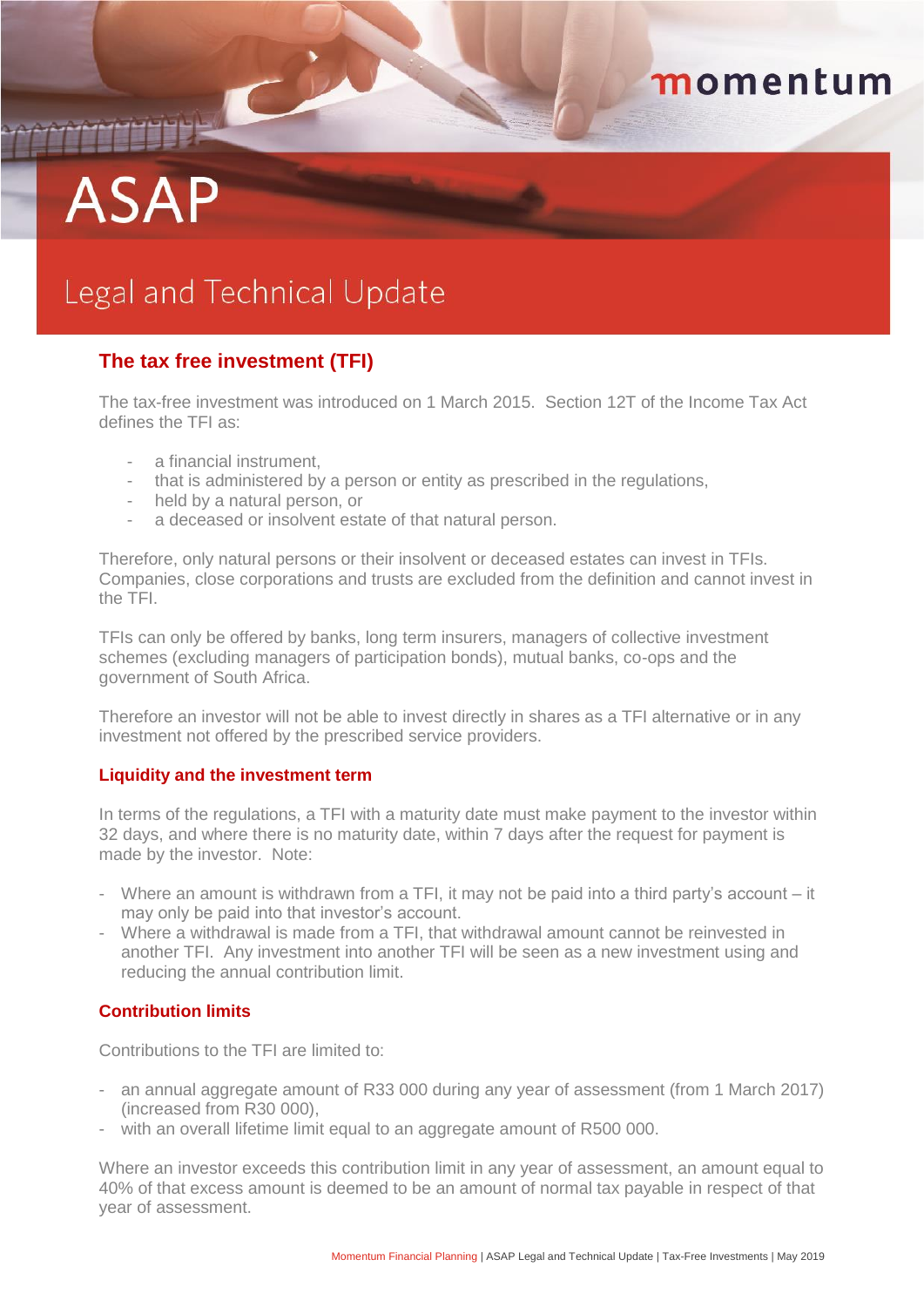The regulations prohibit the product provider from accepting contributions from investors in excess of the contribution limits.

#### **Example:**

Richard has a Momentum TFI. He invested R33 000 into the investment during the year of assessment ending 28 February 2017.

During the same year he invests an additional R20 000 into another TFI with another product provider.

Richard will have to pay additional income tax equal to:

- $=$  R53 000 R33 000
- $=$  R<sub>20</sub> 000 x 40%
- $=$  R8 000

The same principle will apply in respect of the overall limit. If a person exceeds the R500 000 overall contribution limit during any year of assessment, an amount equal to 40% of that excess amount is deemed to be an amount of normal tax payable by that person during that year of assessment.

Note – if the annual contribution limit is not used during a tax year, it cannot be carried forward to the following tax year. If it is not used, that opportunity will be lost.

#### **Example:**

Angela invested R21 000 in a Momentum TFI during the tax year that ended 28 February 2017. The remaining R9 000 of the annual R30 000 contribution limit (2016/17) that she did not use will be lost and is not carried forward to the following year of assessment.

#### **Transfers between investments**

Transfers between TFI are allowed from 1 March 2018. It is important to consult with the administrators when contemplating a transfer as the processes may differ.

#### **Restrictions on asset classes**

No more than 10% of the total value of the TFI may come from shares in a single company or from one commodity and not less than 80% of any shares must be listed on a recognised exchange as defined in paragraph 1 of the Eighth Schedule to the Income Tax Act.

Where any part of the value of a TFI is determined directly or indirectly with reference to any commodity, not more than 10 per cent of the value of that TFI may be derived from that commodity.

Where any part of the value of a TFI is determined directly or indirectly with reference to any financial instrument issued by any company and that financial instrument is not a share not more than 10 per cent of the value of that tax free investment may be derived from those financial instruments

Where part of a TFI is invested in financial instruments issued by any public entity, municipality or foreign government which has been assigned a foreign currency sovereign rating lower than that of South Africa, no more that 30% of the total value of that TFI may come from those financial instruments.